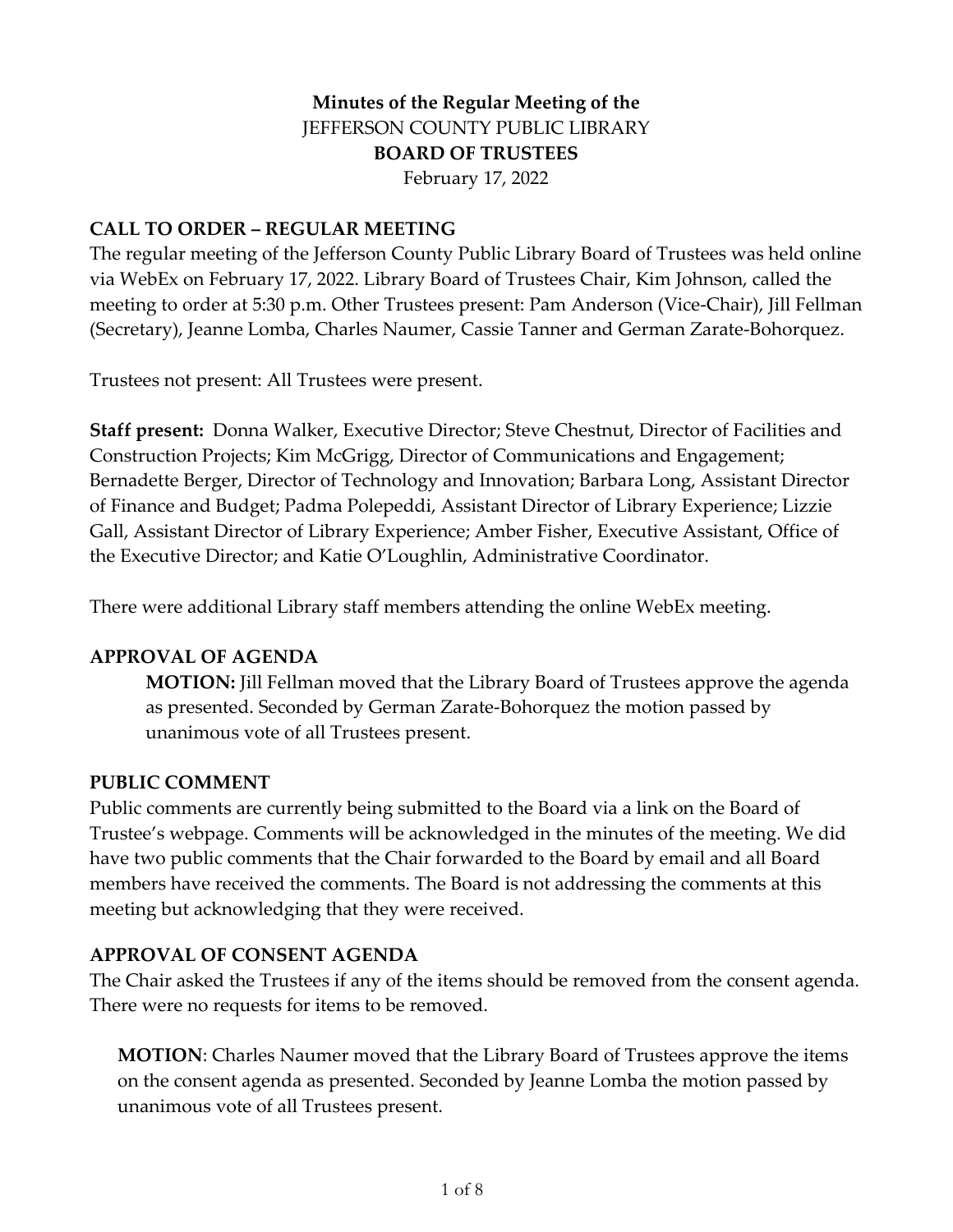### Items on the Consent Agenda

- A. Minutes of January 13, 2022 Study Session
- B. Minutes of January 20, 2022 Board Meeting
- C. Haynes Mechanical Systems Contract Renewal
- D. Emerald Isle Landscape Services Contract Renewal

## **FOUNDATION UPDATE**

Jo Schantz, Foundation Executive Director, provided an update on the activities of the Foundation. February has been a busy month already working on grants and sponsorships. The Foundation is working with Robyn Lupa, Public Services Manager of Kids and Families, on a neighborhood grant from the City of Lakewood for \$20,000 to augment the outdoor adventure space at the Belmar Library. The Whales Tales bookstore continues to do well and as was reported last month, raised almost \$70,000 in net income. The Foundation was approached by Ramos Law firm to do an interview for their podcast. The Foundation will post the podcast on their website when it is released at the end of March.

# **EXECUTIVE DIRECTOR REPORT**

# **A. Executive Director Report**

The Executive Director addressed the board and noted the update on the Express Library in the written report. The Board will be invited to the ribbon cutting and asked the Trustees to reach out to Amber Fisher if they wanted a tour of the Express Library before the ribbon cutting event. The Executive Director also noted the update on the Hybrid Public Meetings project included in the written report. There were no questions from the Trustees.

The Executive Director provided an update on Covid related events that occurred after the Board information packet went out. Last month the Library moved the Service Response to Covid project to an operational response. The Public Health Order (PHO) requiring masks in indoor public setting was rescinded late last week and the Library lifted that requirement in its facilities as it is no longer a legal mandate. JCPL is still requiring Library staff to be masked. As schools and businesses had urgency around mask policies, there was not a compelling reason to change JCPL's strategy which is to follow the recommendations of public health. That strategy has served the Library well and those recommendations from public health have several layers including vaccinations, testing, social distancing, hygiene and masking. The Executive Director is serving on a team of community leaders working to transition Jefferson County from a pandemic to endemic environment and one of the questions she posed to Public Health was around masking and when they would make a shift in the layers of prevention strategies. The CDC has a recommendation around communities with high or substantial transmission rates to mask up in indoor public spaces. The CDC might make a shift and Public Health might make their own indicator around masking. (Potentially 100 cases per 100,000 residents vs. the 50 per 100,000 residents the CDC is currently recommending for high transmission rate communities). The transmission rate is coming down in Jefferson County and the Executive Director reported that she checks that rate every day. In addition, the Library has a reconstitution/recovery team thoughtfully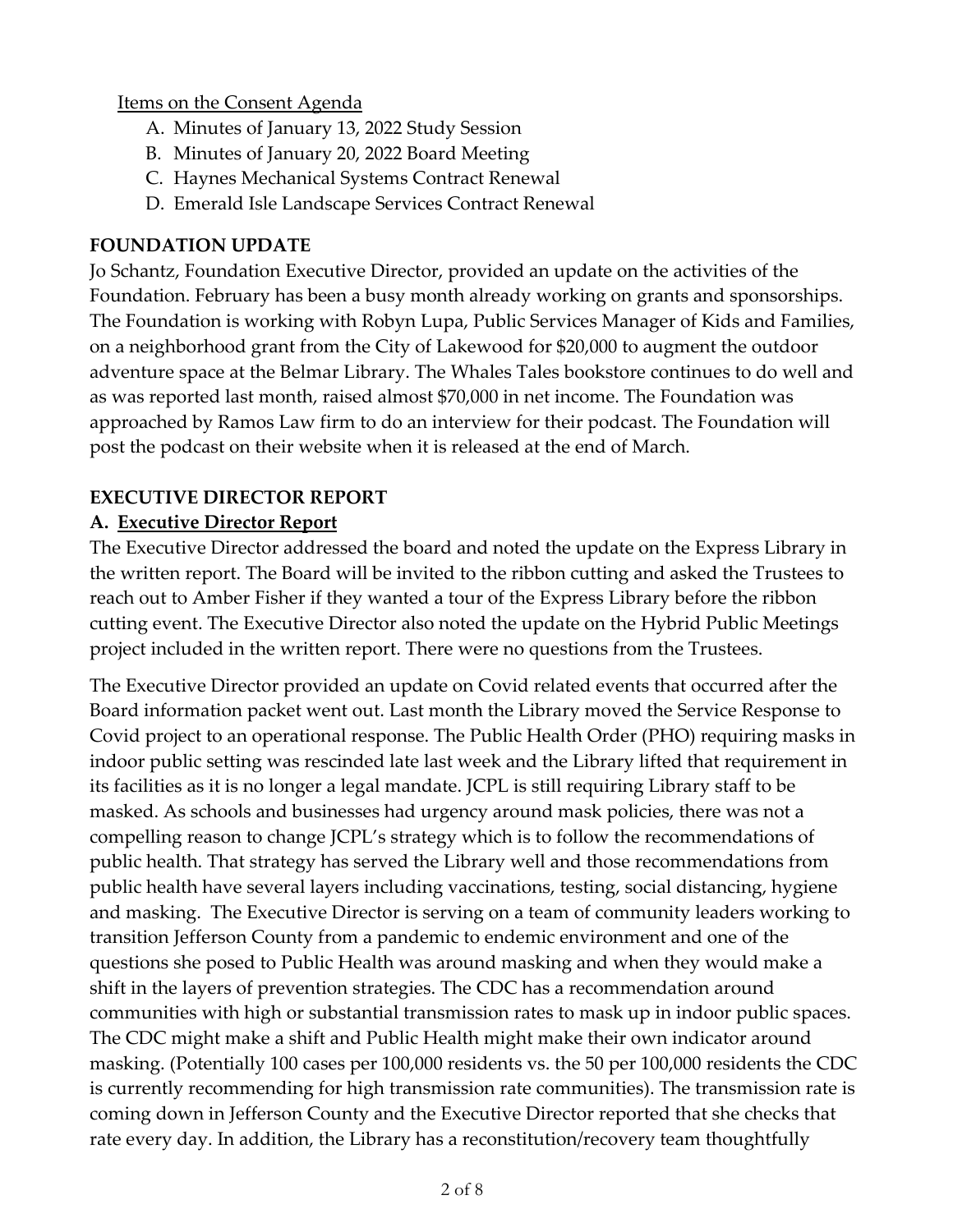thinking through any changes that may come with removing protective layering. The Executive Director expressed appreciation to the Board for their support of the Library's methodical approach.

In response to a question, the Board was advised that the Library does not anticipate an updated response to the staff masking requirement to take too long, perhaps a couple of weeks. Some of that work is around story times and working closely with a population that is not able to receive vaccinations. It is a special situation that the Library wants to spend some time on to figure out a few things before making that transition around staff and masks.

## **B. 2021 Strategic Plan Achievements**

The Executive Director addressed the Board and introduced the topic. The report in the Board's packet captures the achievement of the Jefferson County Public Library (JCPL) 2021 Annual Plan as well as the success benchmark measures. It's the formal completion of this element of the governance process calendar. Tonight, the Library will use this time to engage with the Board on the highlights of this incredibly challenging and rewarding year. The Library is proud of the work of the team and happy to share these achievements with the Board.

The Executive Director shared a patron impact statement:

"Thank you for staying open while keeping our safety in mind. Thank you for remaining the asset you are to this community! Just Thank You!"

# Covid-19 Service and Staffing Response – Completed

Due to the extreme diligence of the JCPL team when it came to the safety of staff and patrons, the Library was able to provide in-person services the entire year with a return to full hours in August. The Library appreciates that its patrons noticed. In addition to returning to full hours, the Executive Director highlighted the Library's ability to have in-person programming while still offering safe and convenient options like curbside service and adding holds lockers outside buildings. A real point of pride was the ability to offer vaccinations to staff when they first became available. This project is completed and moved to operational for 2022.

The Chair expressed appreciation on behalf of the Board to the Executive Director and her teams that raised mountains to continue to provide services that were so beneficial to our communities.

### South County Expansion – Continuation with New Deliverables

Highlights include stakeholder engagement, our program of service, getting our architect and realtor on board and having our trustees approve the site search criteria and going full speed with the site search. This project is continuing with new deliverables in 2022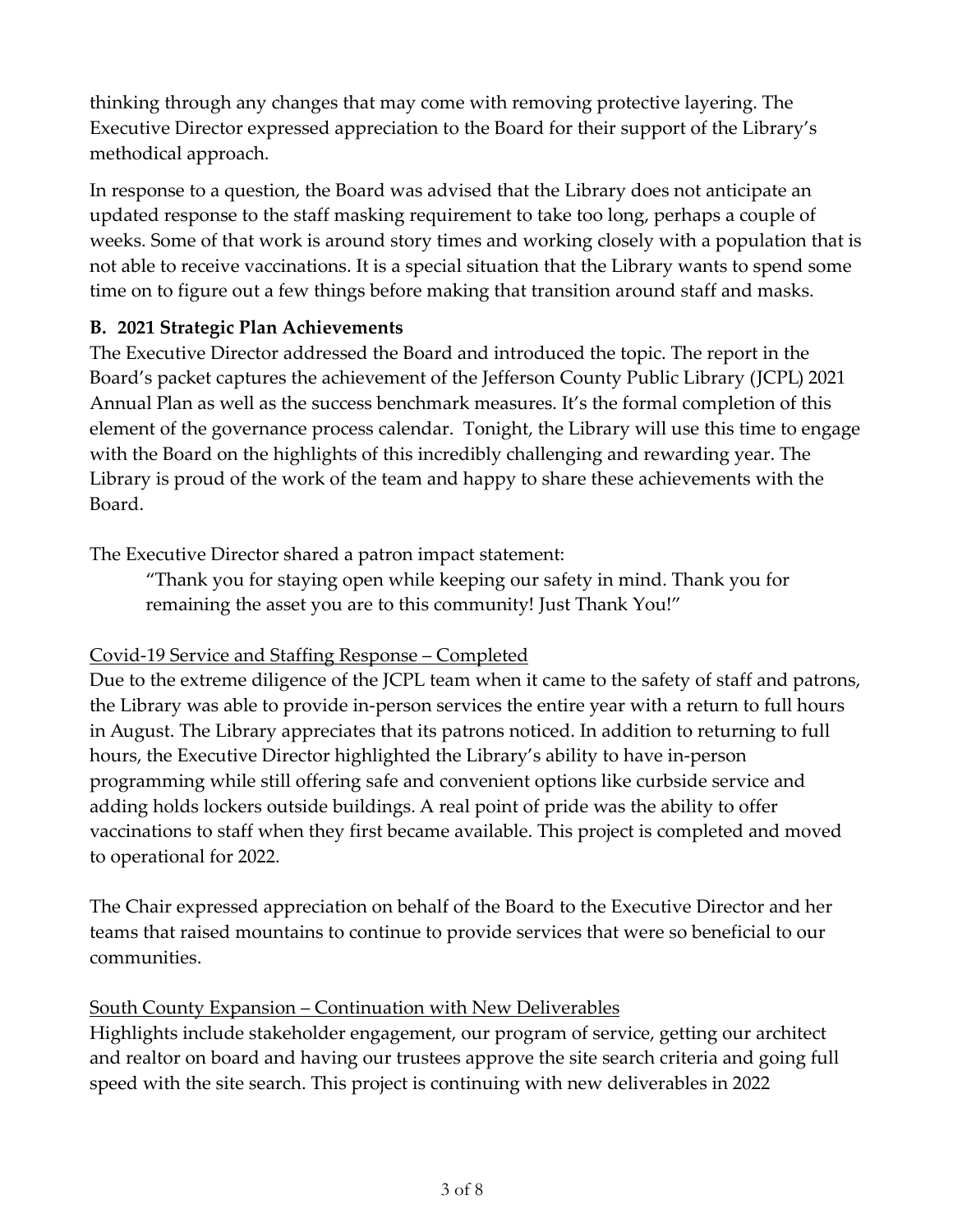# Philanthropy Development – Continuation with New Deliverables

Highlights include educating the Board with two different consultant reports including a peer library fundraising comparison, bringing on in-house expertise, and JCPL staff actively engaged in securing over \$45k in new grants. This project is continuing into 2022 with newly defined deliverables

Trustee Fellman noted that she appreciates how the project is framed - what is possible and what can we do. It is such a positive way to approach philanthropy.

# Accelerating Facility Master Plan – New - Continuation with New Deliverables Accelerating the Facility Master Plan (FMP) was a new project the Board brought forward during the budgeting process. Highlights include budgeting resources for the new work and gathering information from colleagues across the country on how to manage concurrent building projects well. This was a new priority identified by the Board early in 2021. It is continuing in 2022 with new deliverables.

# Hybrid Public Meetings – New – Moved to Operational

This was also a new project identified by our Board. Highlights include the quick work by our team to identify what was needed and get our equipment order placed. Our remote environment created greater transparency into the process for our public and also brought fruition to our staff equity efforts by having more people participate in the public process. This project has moved to operational for 2022.

In response to a question, the Board was advised that the updated Facility Master Plan (FMP) will be brought to the Board in March. Depending upon the Chair's decision about a Study Session the FMP will be presented at the Study Session or the Board meeting in March. The Library is excited for the Board to see the updated FMP and looks forward to an interesting conversation on the future path, 5-year capital improvement plan and longer term focus.

Trustee Naumer expressed appreciation for the impressive amount of work the Executive Director and her team was able to accomplish. The Chair noted her appreciation for the Library's amazing accomplishments and the ability to quickly prioritize the new projects presented by the Board.

### 2021 Scorecard – Library Benchmark Excellence and Operational Measures

JCPL's success measures are Covid restriction dependent, and the Library can't benchmark against other libraries anymore, but the numbers tell a story. The total collection use and visits reflect our service response, and we can see that we met a need. Patrons showed a demand, and we met that need. There were only half the visits for a variety of reasons, but our collection use rebounded. Refiguring the collection, physical and digital, and the expansion of offsite services made it easier to use our libraries. Our use numbers show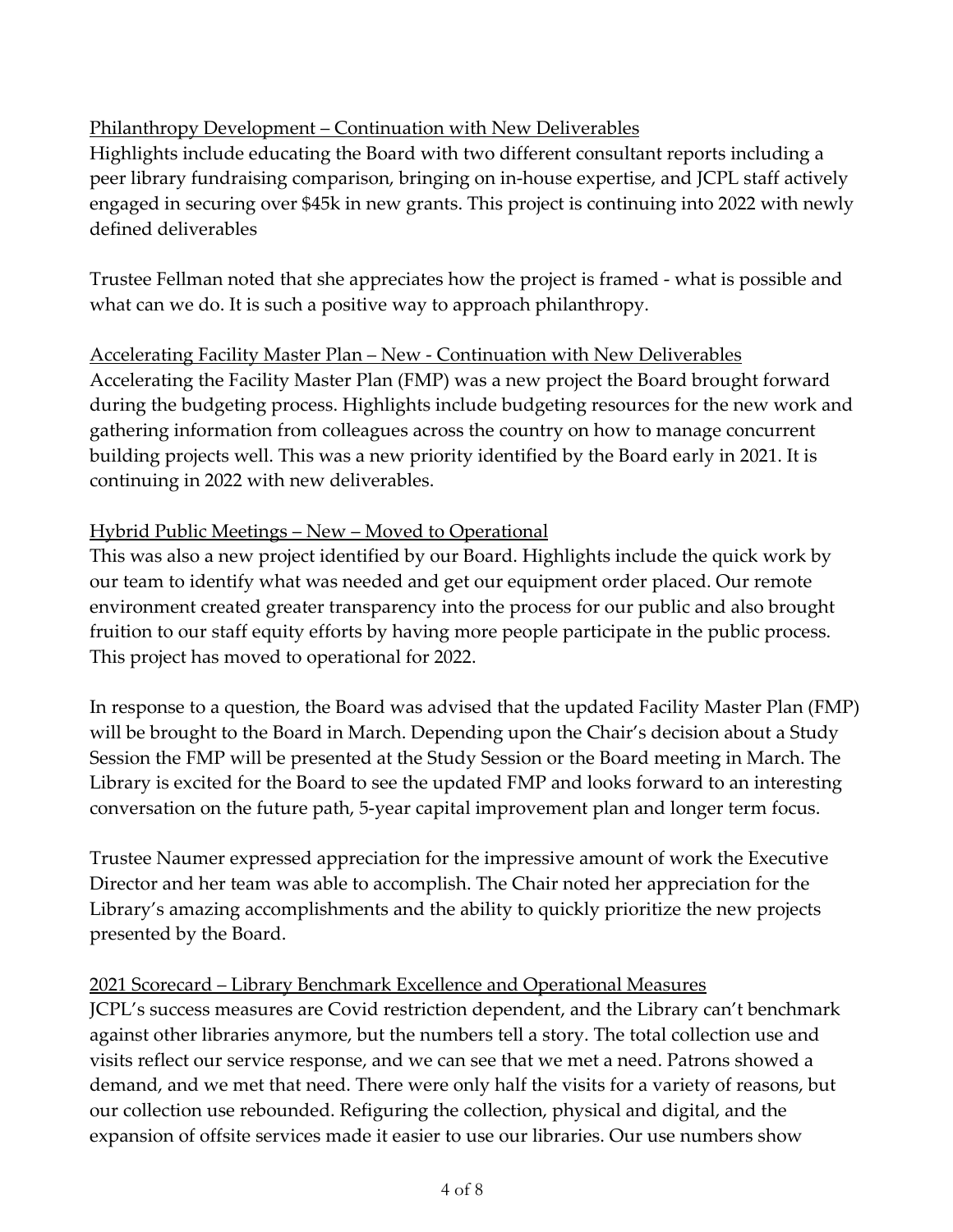notable improvements as access to services and locations increased throughout the year. Active cardholders show that we lost some people during 2020, and then in 2021, we are seeing use of the library come back as we opened hours and had more in person programming. People changed their habits a lot in 2020 and it is gratifying to see the huge use of the Library by our community. Active households and active cardholders are seeing a rebound from 2020.

|                          | <b>Library Benchmark Excellence Measures</b>    |               |           |           |                   |                   |
|--------------------------|-------------------------------------------------|---------------|-----------|-----------|-------------------|-------------------|
| <b>2021 Scorecard</b>    |                                                 |               |           |           | $%$ change<br>YOY | $%$ change<br>YOY |
|                          |                                                 | 2019          | 2020      | 2021      | 2021 vs           | 2021 vs           |
|                          | <b>Strategic Scorecard Results</b>              | Actual        | Actual    | Actual    | 2020              | 2019              |
|                          | <b>Circulation per capita</b>                   | 13.99         | 12.53     | 14.64     | 17%               | 5%                |
| <b>Library Benchmark</b> | Visits per capita                               | 4.48          | 1.42      | 2.11      | 48%               | $-53%$            |
| <b>Excellence &amp;</b>  | Programattendance per<br>1000 capita            | 471           | 95        | 70        | $-26%$            | $-85%$            |
|                          | Public service hours per                        |               |           |           |                   |                   |
| <b>Operational</b>       | 1000 capita                                     | 51.74         | 20.86     | 42.61     | 104%              | $-18%$            |
| <b>Measures</b>          | Square feet per capita<br>Operating revenue per | 0.39          | 0.39      | 0.39      | $-1%$             | $-1%$             |
|                          | ca pita                                         | \$74.39       | \$78.15   | \$77.62   | $-1%$             | 4%                |
|                          | FTE per 1000 capita                             | 0.49          | 0.52      | 0.50      | $-3%$             | 4%                |
|                          | <b>Net Promoter Score</b>                       | 79.8          | 83.9      | 82.3      | $-2%$             | 3%                |
|                          | <b>Library Benchmark Operational Measures</b>   |               |           |           |                   |                   |
|                          |                                                 |               |           |           | % change<br>YOY   | $%$ change<br>YOY |
|                          |                                                 | 2019          | 2020      | 2021      | 2021 vs           | 2021 vs           |
|                          | <b>Strategic Scorecard Results</b>              | <b>Actual</b> | Actual    | Actual    | 2020              | 2019              |
|                          | <b>Active households</b>                        | 115.377       | 100,581   | 113,212   | 13%               | $-2%$             |
|                          | <b>Active Cardholders</b>                       | 166,646       | 138.477   | 159.313   | 15%               | $-4%$             |
|                          | Program attendance                              | 274.669       | 55,647    | 41,325    | $-26%$            | $-85%$            |
|                          | <b>Total collection use</b>                     | 9.706.552     | 8,806,903 | 9,843,592 | 12%               | 1%                |
|                          | <b>Visits</b>                                   | 2,613,399     | 830,615   | 1.242.213 | 50%               | $-52%$            |
|                          |                                                 |               |           |           |                   |                   |

In response to a question, the Board was advised that the Library is working with the State Library on their definitions of visits and the use of curbside and locker services, and the different ways people use the library.

There was so much more to the 2021 story that wasn't part of the official annual plan that the Library so proud of – like the FLTI, our digital media studio and laptop lending program, the saving of almost 900 gallons of gas from use of our electric vehicle charging stations, our community partnerships that helped us provide additional resources to our patrons in need, installation of 3 new sorters, moving recruitment, onboarding, and training to a hybrid environment, staff engagement in the professional community and so much more. All along our professional staff was presenting at conferences and so many of our staff took their own time to do that additional work.

Trustee Zarate-Bohorquez expressed his appreciation and noted that the achievements are remarkable and it's clear the community still considers the library as a huge asset.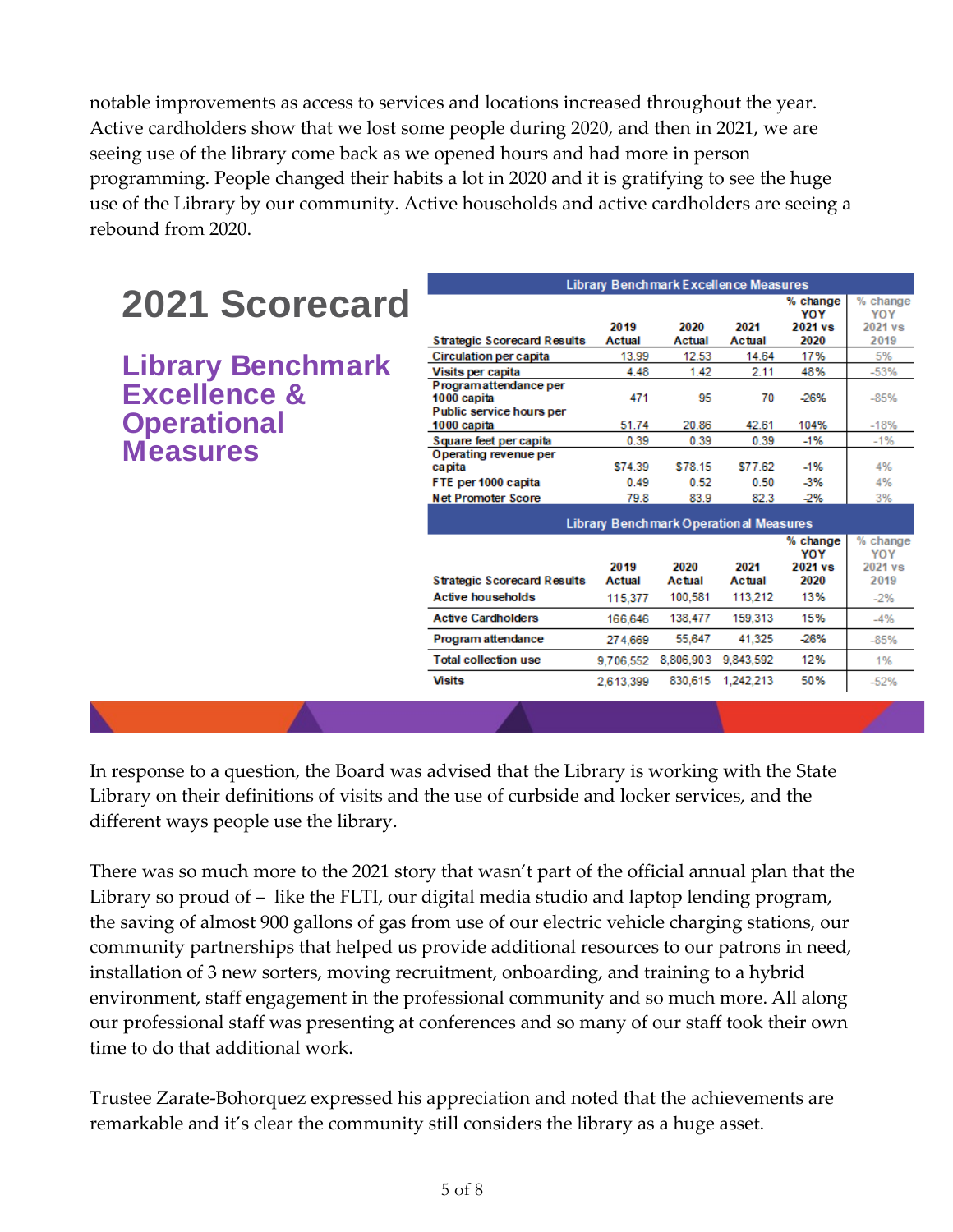Trustee Fellman noted that it is a tribute to the Executive Director and her staff that so many people want JCPL to present at conferences and that work puts JCPL on the national map.

The Executive Director shared a patron impact statement that tells the story of how JCPL met its mission more than any chart or graph.

"With the ups and downs of changes with varying COVID restrictions it's not been easy to stay ahead, much less keep up with it all while striving to maintain some sense of 'library-ness.' And I think you've done an amazing job, I just feel like you always have 'us' foremost in your minds, The Library is more than an asset in the community It's another home."

The Chair expressed appreciation to the Executive Director and her team.

## **EXECUTIVE TEAM OPERATIONAL UPDATES**

# **Business Strategy and Finance - Finance and Budget**

# **A. Financial Report, December 2021- Updated**

The Executive Director informed the Board that Barbara Long, Assistant Director of Finance & Budget, is leaving JCPL and moving on to something new. The Library is sorry to see her go, she has been an amazing asset to the Library and is an awesome human being. The Chair expressed appreciation to Barbara and noted that the Board is grateful for all of her work.

Barbara Long addressed the Board and provided a summary of the updated December 2021 financial tables. Overall revenue was over budget and approximately \$9.9 million was transferred to the fund balance. A lot of that is in capital projects and there was a significant amount on operating savings, approximately \$3.4 million. There will probably be some minor changes to December as auditors complete their work.

# **B. Financial Report, January 2022**

Barbara Long, Assistant Director of Finance and Budget, presented information on the January 2022 financial tables. There is not too much activity in January, which is normal. This review is more valuable as an overview of the 2022 budget and plan for the year. Growth in property tax revenue is expected from another assessment year. In the operating table the Board can see what is planned for 2022.

In response to a question, the Board was advised that the budget for the Express Library is included in Table 6, under the alternative services line and the balance at the end of the year. That balance is for the Express Library project.

# **C. Project Carryforward Budget Amendment**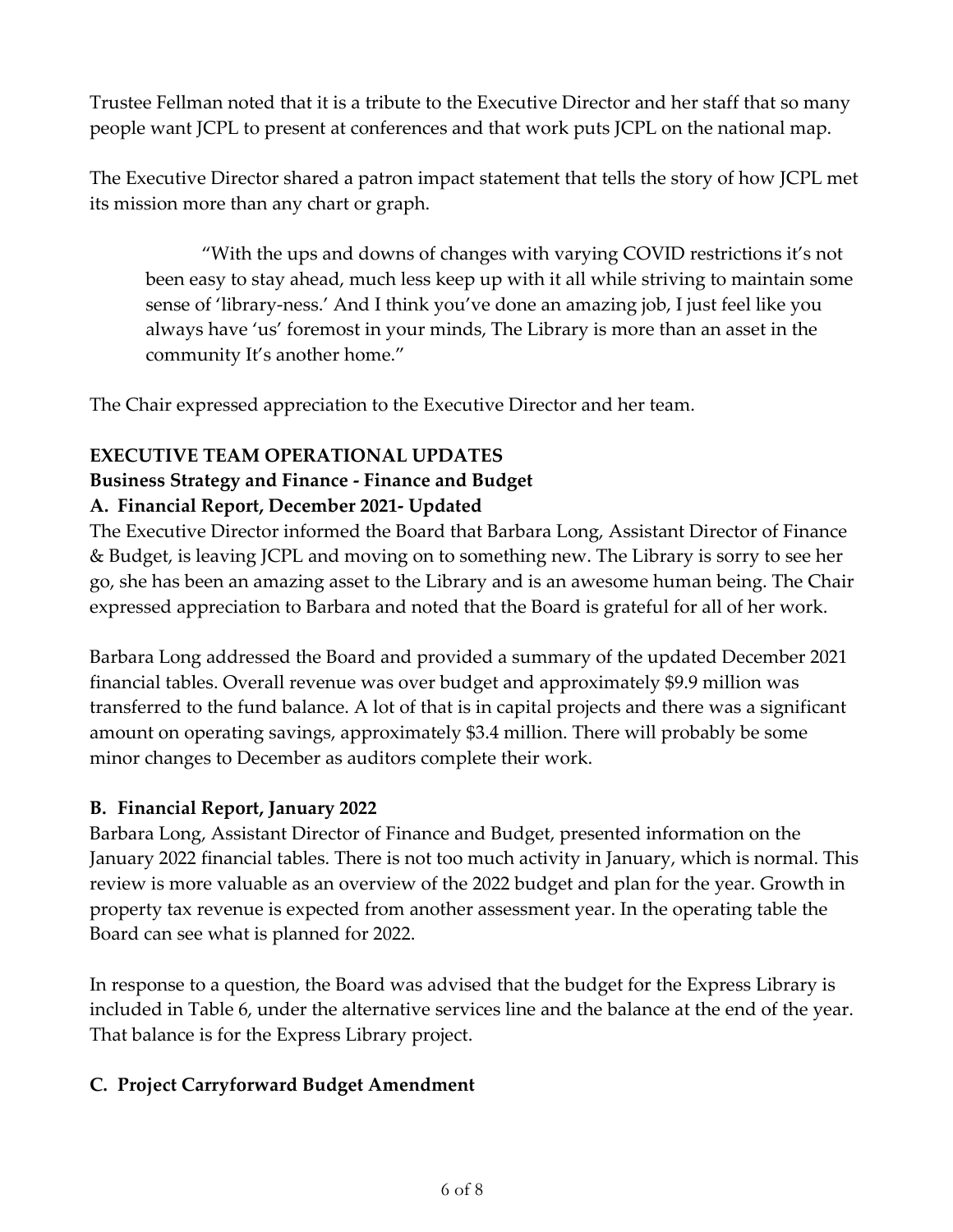The Chair introduced the topic and advised the Board that the carryforward is for projects that were budgeted in 2021 but not completed and the Library is requesting a carryforward to 2022.

**MOTION**: Pam Anderson moved that the Library Board of Trustees authorize the Executive Director to submit a carryforward budget amendment in the amount of \$7,981,951. Seconded by Jill Fellman the motion passed by unanimous vote of all Trustees present.

# **D. Budget Supplemental Request for Belmar Outdoor Adventure Space**

The Chair introduced the topic and asked if there were any questions from the Board. There were no questions from the Trustees.

**MOTION**: Jill Fellman moved that the Library Board of Trustees authorize the Executive Director to submit a budget supplemental request in the amount of \$200,000 for the Belmar Outdoor Adventure Space project. Seconded by German Zarate-Bohorquez the motion passed by unanimous vote of all Trustees present.

## **ITEMS REMOVED FROM THE CONSENT AGENDA**

No items were removed from the consent agenda.

### **EMERGING ISSUES**

There were no emerging issues.

**ENDS**

There were no items.

### **BOARD GOVERNANCE**

#### Nominating Committee Report

Committee members Jeanne Lomba and Charles Naumer presented the Slate of Officers:

- Pam Anderson for Vice-Chair
- Jill Fellman for Secretary

The Chair expressed appreciation to Trustees Anderson and Fellman for wanting to continue in their roles.

### Bylaws Committee Report

Committee members Cassie Tanner and German Zarate-Bohorquez advised the Board that the committee is recommending no amendments to the Bylaws.

The Chair expressed appreciation to Trustees Tanner and Zarate-Bohorquez for taking the time to do that work on the Bylaws.